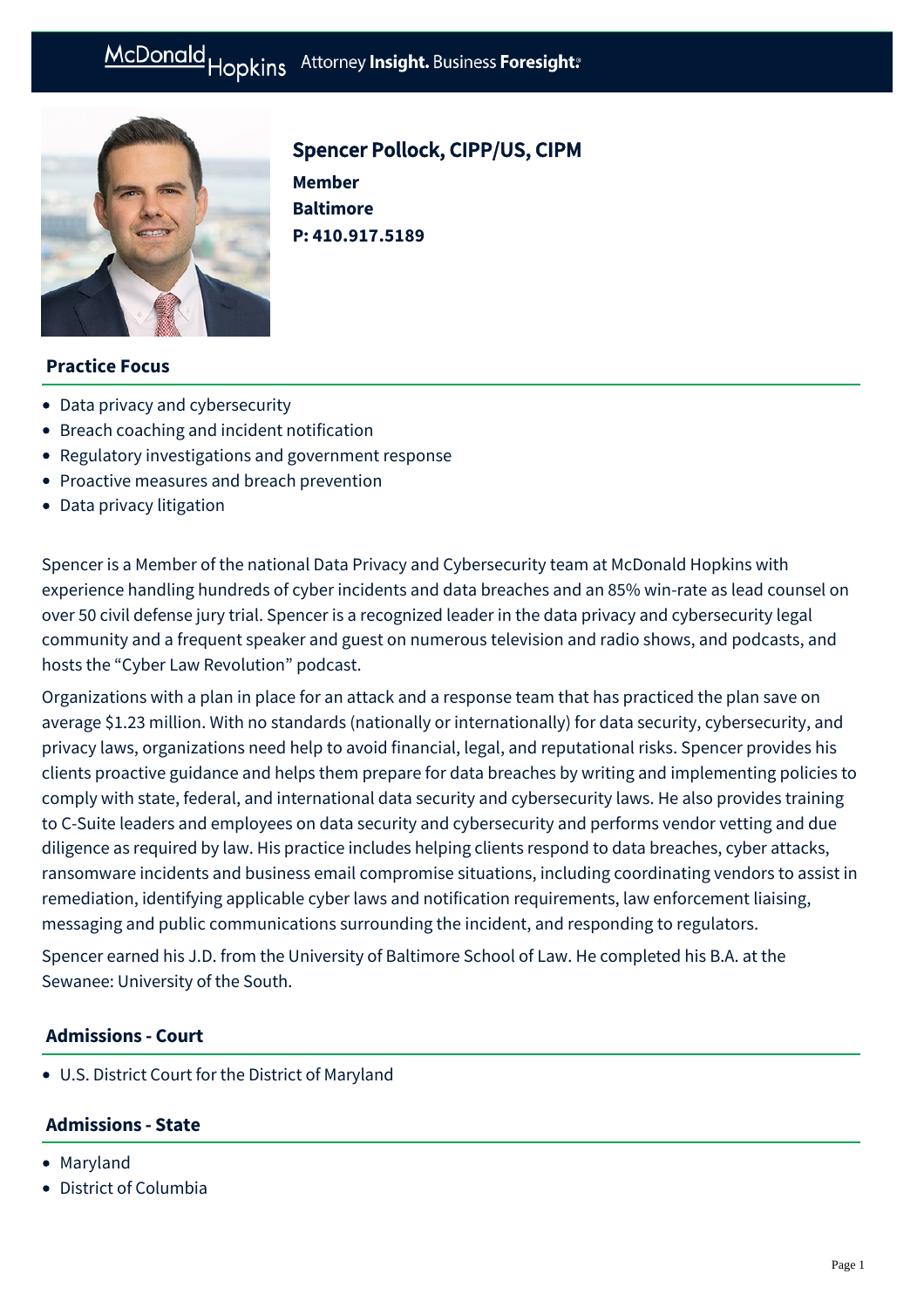## **Education**

- University of Baltimore School of Law
- Sewanee: University of the South

#### **Honors and Awards**

• Maryland Super Lawyers – Business Litigation (2020 – present)

#### **Professional Membership**

- Maryland State Bar Association
- International Association of Privacy Professionals

#### **Public Service and Volunteerism**

Student Support Network – Board Member

#### **Accreditation**

- Certified Information Privacy Professional/United States (CIPP/US)
- Certified Information Privacy Manager (CIPM)
- Certified Mediator

#### **Blog Posts**

[North Carolina bans state entities from negotiating with hackers - and other states may follow](https://mcdonaldhopkins.com/Insights/June-2022/NC-bans-negotiating-with-hackers)

#### **News**

- [Spencer Pollock quoted in The American Lawyer article: "For Small and Midsize Firms, Threats of Data](https://mcdonaldhopkins.com/Insights/May-2022/Spencer-Pollock-quoted-in-The-American-Lawyer) Breaches Loom Large"
- [Spencer Pollock discusses growing threat of cyber attacks on CBS-Baltimore WJZ TV-13](https://mcdonaldhopkins.com/Insights/April-2022/Spencer-Pollock-discusses-growing-threat-of-cyber)
- [McDonald Hopkins announces expansion into Baltimore with additions of Pollock and Campbell to](https://mcdonaldhopkins.com/Insights/April-2022/McDonald-Hopkins-expands-to-Baltimore) national Data Privacy and Cybersecurity team

#### **Events**

- [NetDiligence Cyber Risk Summit Philadelphia | Friday, June 3, 2022](https://mcdonaldhopkins.com/Events/2022/NetDiligence-Cyber-Risk-Summit-Philadelphia)
- [ABA Tips Section Conference Nextgen Privacy: Going Above and Beyond PHI and PII Cybersecurity and](https://mcdonaldhopkins.com/Events/2022/ABA-Tips-Section-Conference) Data Privacy | Wednesday, April 27, 2022

## **Speaking Engagements**